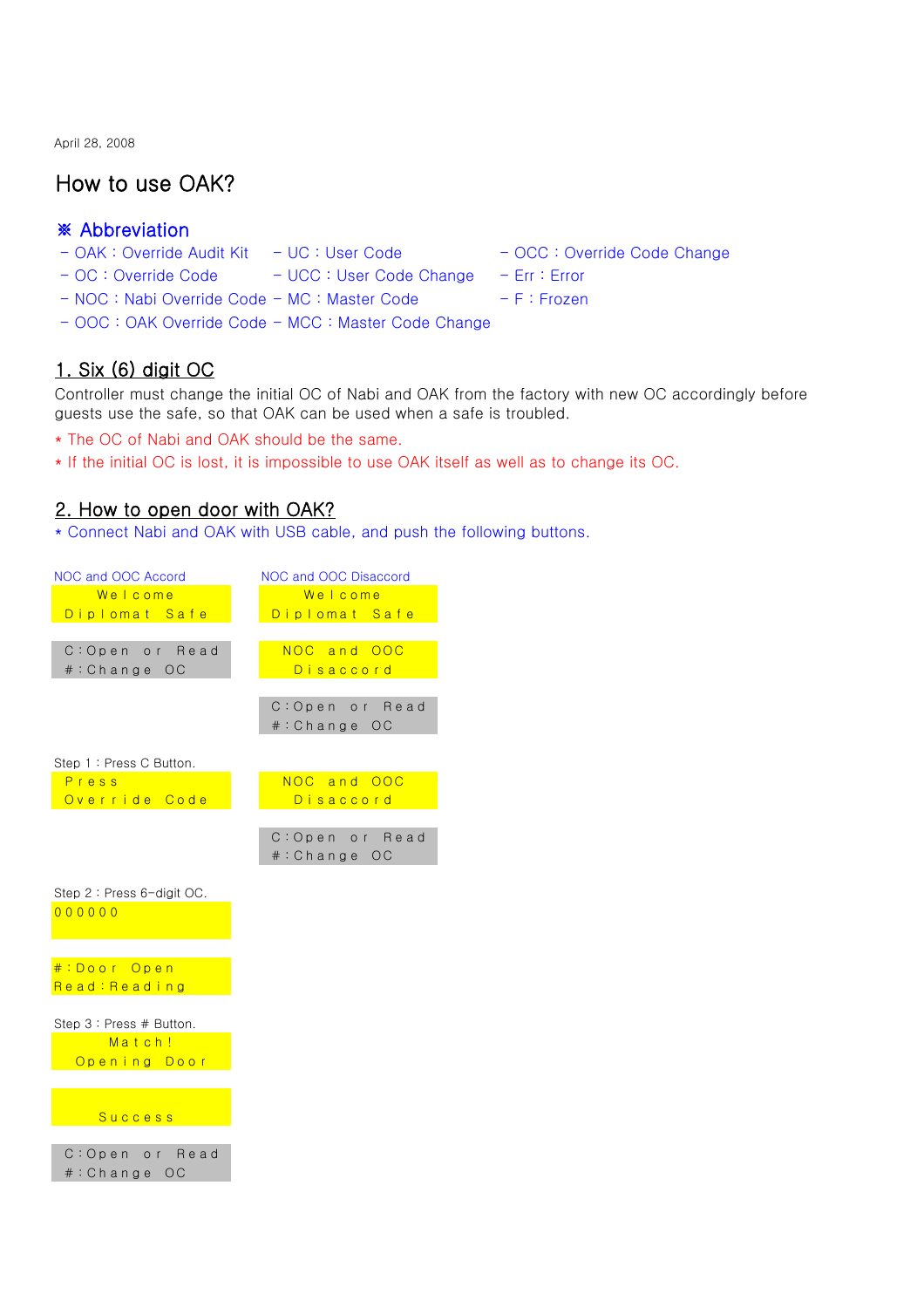### **3. How to change OC?**

\* Caution : The NOC and OOC should be changed together at the same time. If not, OAK can't be used.

| 3.1) How to change NOC?                                 |                          | 3.2) How to change OOC?                                 |                                 |
|---------------------------------------------------------|--------------------------|---------------------------------------------------------|---------------------------------|
| NOC and OOC Accord<br>C: Open or Read<br>#: Change OC   | NOC and OOC Disaccord    | NOC and OOC Accord<br>C: Open or Read<br>#: Change OC   | NOC and OOC Disaccord           |
| Step 1: Press # Button.<br>Change OC<br>$1:NOC$ $2:OOC$ |                          | Step 1: Press # Button.<br>Change OC<br>$1:NOC$ $2:OOC$ |                                 |
| Step 2: Press 1 Button.<br>Change NOC<br>Press #        |                          | Step 2: Press 2 Button.<br>Change OOC<br>Press #        |                                 |
| Step 3: Press # Button.<br>Press New NOC                | NOC and OOC<br>Disaccord | Step 3: Press # Button.<br>Press<br>Present OOC         |                                 |
| Step 4 : Press New NOC.                                 | C: Open or Read          | Step 4: Press Present OOC.                              | Present OOC Disaccord           |
| 123456                                                  | #: Change OC             | 000000                                                  | Error                           |
| Press #                                                 |                          | Press #                                                 | C: Open or Read<br>#: Change OC |
| Step 5 : Press # Button.<br>Wait Please                 |                          | Step 5 : Press # Button.<br>Press New OOC               |                                 |
| Change NOC O.K<br>New NOC: 123456                       |                          | Step 6 : Press New OOC.<br>123456                       |                                 |
| NOC and OOC<br>Disaccord<br>C: Open or Read             |                          | Change OOC<br>$#:YES$ $C:NO$                            |                                 |
| #: Change OC                                            |                          | Step 7: Press # Button.                                 |                                 |
|                                                         |                          | Change OOC O.K<br>New OOC: 123456                       | NOC and OOC<br>Disaccord        |
|                                                         |                          | C: Open or Read<br>#: Change OC                         | C: Open or Read<br>#: Change OC |
|                                                         |                          | Step 7: Press C Button.                                 |                                 |
|                                                         |                          | C: Open or Read<br>#: Change OC                         | NOC and OOC<br>Disaccord        |
|                                                         |                          |                                                         |                                 |

C: Open or Read # : Change OC